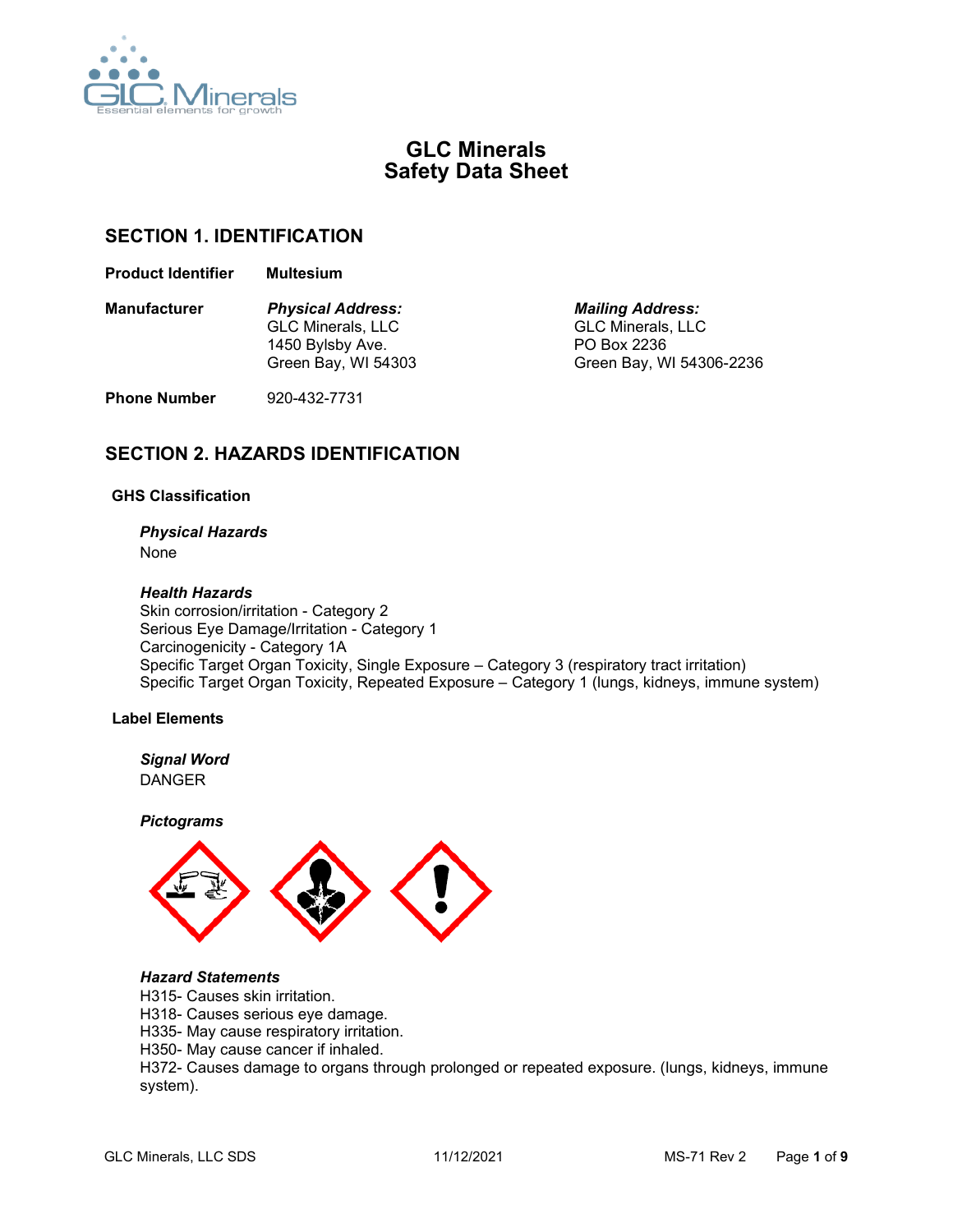

## *Precautionary Statements*

### Prevention

P201- Obtain special instructions before use.

- P202- Do not handle until all safety precautions have been read and understood.
- P281- Use personal protective equipment as required.
- P271- Use only outdoors or in well-ventilated area.
- P260- Do not breathe dust.
- P270- Do not eat, drink or smoke when using this product.
- P264- Wash hands thoroughly after handling.
- P280- Wear eye/face protection and protective gloves.

#### Response

P308 + P313 - IF exposed or concerned: Get medical attention.

P314- Get medical attention if you feel unwell.

P304 + P340 + P312 - IF INHALED: Remove victim to fresh air and keep at rest in a position comfortable for breathing. Call a POISON CENTER or physician if you feel unwell.

P302 + P352 + P362 + P363 - IF ON SKIN: Wash with plenty of soap and water. Take off contaminated clothing and wash before reuse.

P332 + P313 - If skin irritation occurs: Get medical attention.

P305 + P351 + P338 + P310 - IF IN EYES: Rinse cautiously with water for several minutes. Remove contact lenses, if present and easy to do. Continue rinsing. Immediately call a POISON CENTER or physician.

### Storage and Disposal

P401 - Store to minimize dust generation.

P403 - Store in a well-ventilated place

P405 - Store locked up.

P501 - Dispose of contents and container in accordance with all local, regional, national and international regulations.

# **SECTION 3. COMPOSITION/INFORMATION ON INGREDIENTS**

| <b>Chemical Name</b>              | CAS No.    | % By Weight | <b>Trade Secret</b> |
|-----------------------------------|------------|-------------|---------------------|
| Calcium carbonate                 | 1317-65-3  | 35-60       | $\star$             |
| Magnesium carbonate               | 546-93-0   | $5 - 10$    | $\star$             |
| Sodium sesquicarbonate            | 533-96-0   | $0 - 32$    | $\star$             |
| Calcium hydroxide                 | 1305-62-0  | $10 - 20$   | $\ast$              |
| Magnesium hydroxide               | 1309-42-8  | $8 - 15$    | $\ast$              |
| Magnesium oxide/Calcined magnesia | 1309-48-4  | < 1         | $\star$             |
| Silica, crystalline               | 14808-60-7 | < 1.5       | $\star$             |

*\* The exact percentage (concentration) of composition has been withheld as a trade secret.*

# **SECTION 4. FIRST-AID MEASURES**

#### **First-aid Measures**

### *Inhalation*

Remove victim to fresh air and keep at rest in a position comfortable for breathing. Get medical advice/attention if symptoms persist. If not breathing, if breathing is irregular or if respiratory arrest occurs, provide artificial respiration or oxygen by trained personnel. If unconscious, place in recovery position and get medical attention immediately. Maintain an open airway. Loosen tight clothing such as a collar, tie, belt or waistband.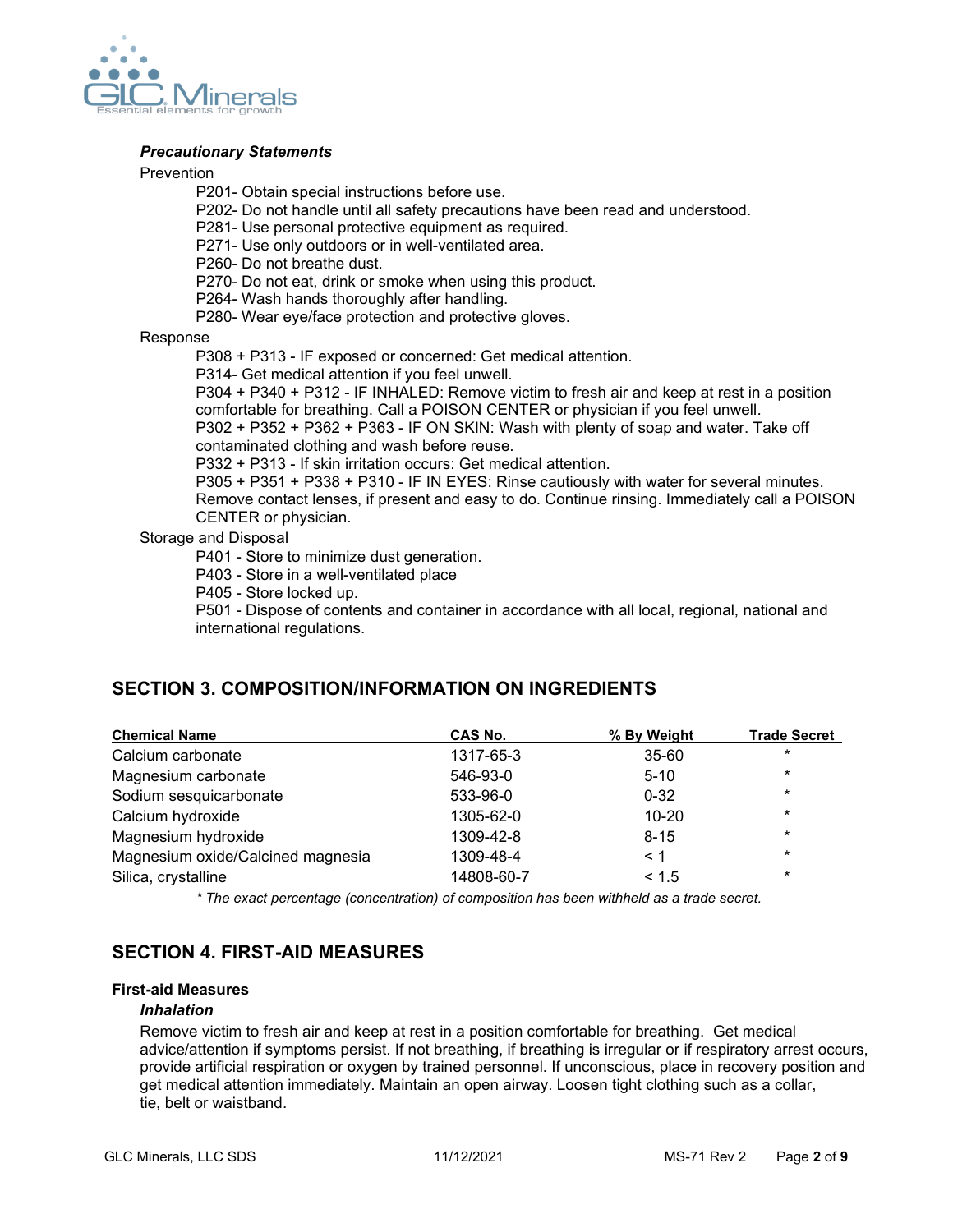

## *Skin Contact*

Flush contaminated skin with plenty of water. Get medical advice/attention if irritation persists. Chemical burns must be treated promptly by a physician.

## *Eye Contact*

Get medical attention immediately. Call a poison center or physician. Immediately flush eyes with plenty of water, occasionally lifting the upper and lower eyelids. Check for and remove any contact lenses. Continue to rinse for at least 20 minutes. Chemical burns must be treated promptly by a physician. Get medical attention immediately. Call a poison center or physician.

## *Ingestion*

Get medical attention immediately. Call a poison center or physician. Wash out mouth with water. Remove dentures if any. Remove victim to fresh air and keep at rest in a position comfortable for breathing. If material has been swallowed and the exposed person is conscious, give small quantities of water to drink. Stop if the exposed person feels sick as vomiting may be dangerous. Do not induce vomiting unless directed to do so by medical personnel. If vomiting occurs, the head should be kept low so that vomit does not enter the lungs. Chemical burns must be treated promptly by a physician. Never give anything by mouth to an unconscious person. If unconscious, place in recovery position and get medical attention immediately. Maintain an open airway. Loosen tight clothing such as a collar, tie, belt or waistband.to do so by medical personnel. Get medical advice/attention if you feel unwell or are concerned.

## **Most Important Acute Symptoms**

Eye, skin, gastrointestinal tract, and respiratory tract irritation.

# **SECTION 5. FIRE-FIGHTING MEASURES**

## **Suitable Extinguishing Media**

Use extinguishing agent suitable for the surrounding fire.

## **Specific Hazards Arising from the Chemical**

This product is not combustible or flammable. Hazardous combustion products may include but are not limited to carbon dioxide, calcium oxide, magnesium oxide, chlorine, hydrogen chloride, and sodium oxides.

This product is not considered to be an explosion hazard, although reaction with water or other incompatible materials may rupture containers. When this product is wet, it can be very slippery and resulting in a slip hazard.

## **Special Protective Equipment and Precautions for Fire-fighters**

Fire-fighters should wear appropriate protective equipment and self-contained breathing apparatus (SCBA) with a full face-piece operated in positive pressure mode.

# **SECTION 6. ACCIDENTAL RELEASE MEASURES**

## **Personal Precautions, Protective Equipment, and Emergency Procedures**

Avoid skin and eye contact. Avoid inhaling dust. Avoid generating airborne dust. Wear appropriate protective clothing as described in Section 8.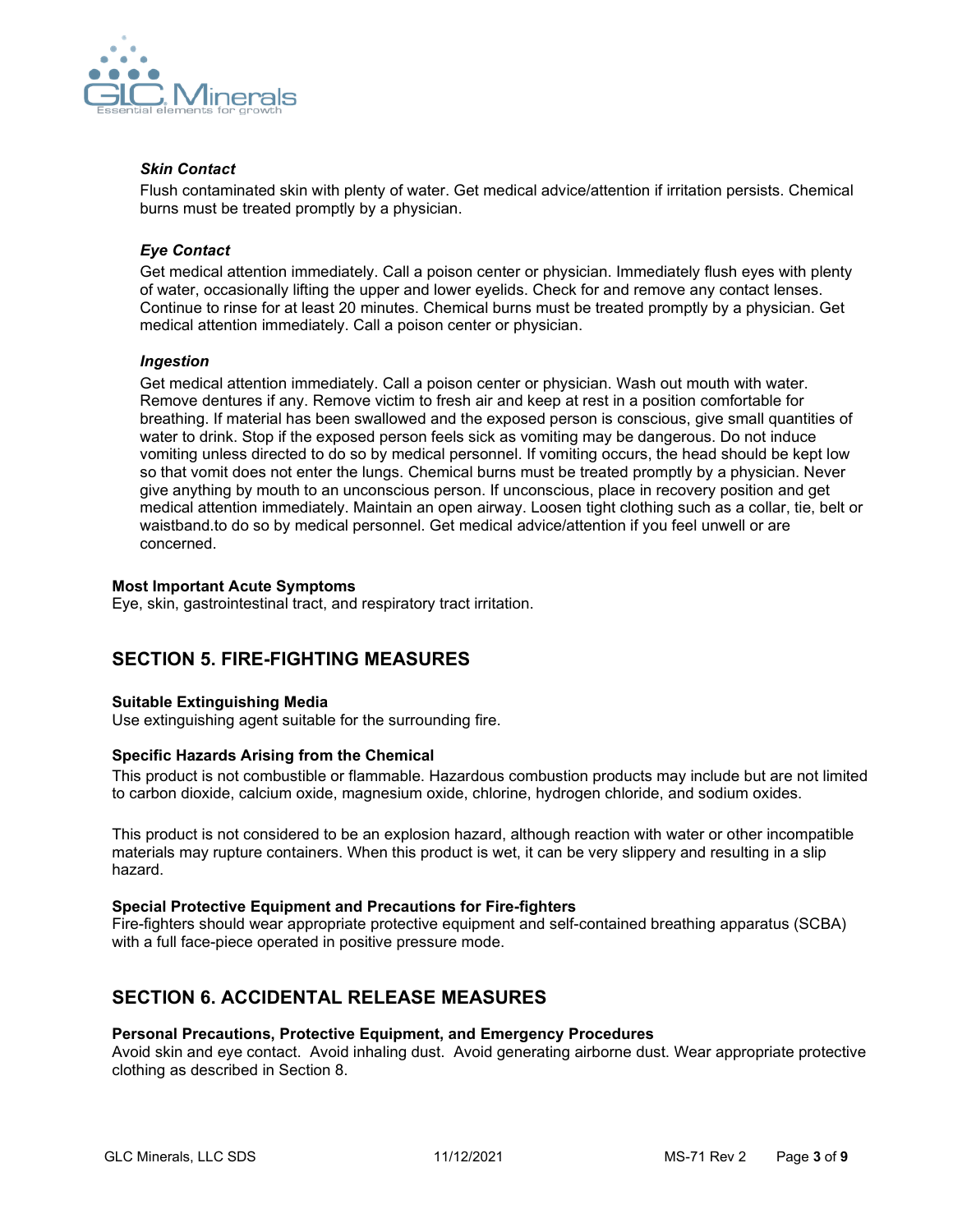

## **Methods and Materials for Containment and Clean Up**

Utilize cleanup methods that minimize generating dust. Avoid dry sweeping. Residue on surfaces may be removed with copious amount of water or vinegar. Keep material out of lakes, streams, ponds, and sewer drains. Dispose of via a licensed waste disposal contractor.

## **SECTION 7. HANDLING AND STORAGE**

## **Precautions for Safe Handling**

Use appropriate personal protective equipment (see Section 8). Avoid inhalation, skin, and eye contact. Avoid generating dust. An eye wash station should be readily available when this product is handled. Wear appropriate respirator when ventilation is inadequate. Keep in the original container or an approved alternative made from a compatible material, kept tightly closed when not in use.

#### **Conditions for Safe Storage**

Store in accordance with local regulations. Store in original container protected from direct sunlight in a dry, cool and well-ventilated area, away from incompatible materials (see Section 10) and food and drink. Store to minimize dust generation. Keep container tightly closed and sealed until ready for use. Containers that have been opened must be carefully resealed and kept upright to prevent leakage. Do not store in unlabeled containers. Use appropriate containment to avoid environmental contamination. Keep away from moisture. Long-term storage in aluminum containers is not recommended, as calcium oxide may corrode aluminum over long periods of time.

# **SECTION 8. EXPOSURE CONTROLS/PERSONAL PROTECTION**

| Ingredient             | CAS#      | <b>OSHA PEL</b><br>(mg/m <sup>3</sup> )                      | <b>ACGIH TLV®</b><br>(mg/m <sup>3</sup> )                    |
|------------------------|-----------|--------------------------------------------------------------|--------------------------------------------------------------|
| Calcium carbonate      | 1317-65-3 | 15 mg/m $3$ (TWA)<br>5 mg/m <sup>3</sup> (TWA)(R)            | <b>NE</b>                                                    |
| Magnesium carbonate    | 546-93-0  | 15 mg/m <sup>3</sup> (TWA)*<br>5 mg/m <sup>3</sup> (TWA)(R)* | 10 mg/m <sup>3</sup> (TWA)*<br>3 mg/m <sup>3</sup> (TWA)(R)* |
| Sodium sesquicarbonate | 533-96-0  | <b>NE</b>                                                    | <b>NE</b>                                                    |
| Magnesium oxide        | 1309-48-4 | <b>NE</b>                                                    | 10 mg/m <sup>3</sup> (TWA) (I)                               |
| Calcium hydroxide      | 1305-62-0 | 15 mg/m $3$ (TWA)<br>5 mg/m <sup>3</sup> (TWA)(R)            | 5 mg/m <sup>3</sup> (TWA)                                    |
| Magnesium hydroxide    | 1309-42-8 | <b>NE</b>                                                    | <b>NE</b>                                                    |

## **Control Parameters**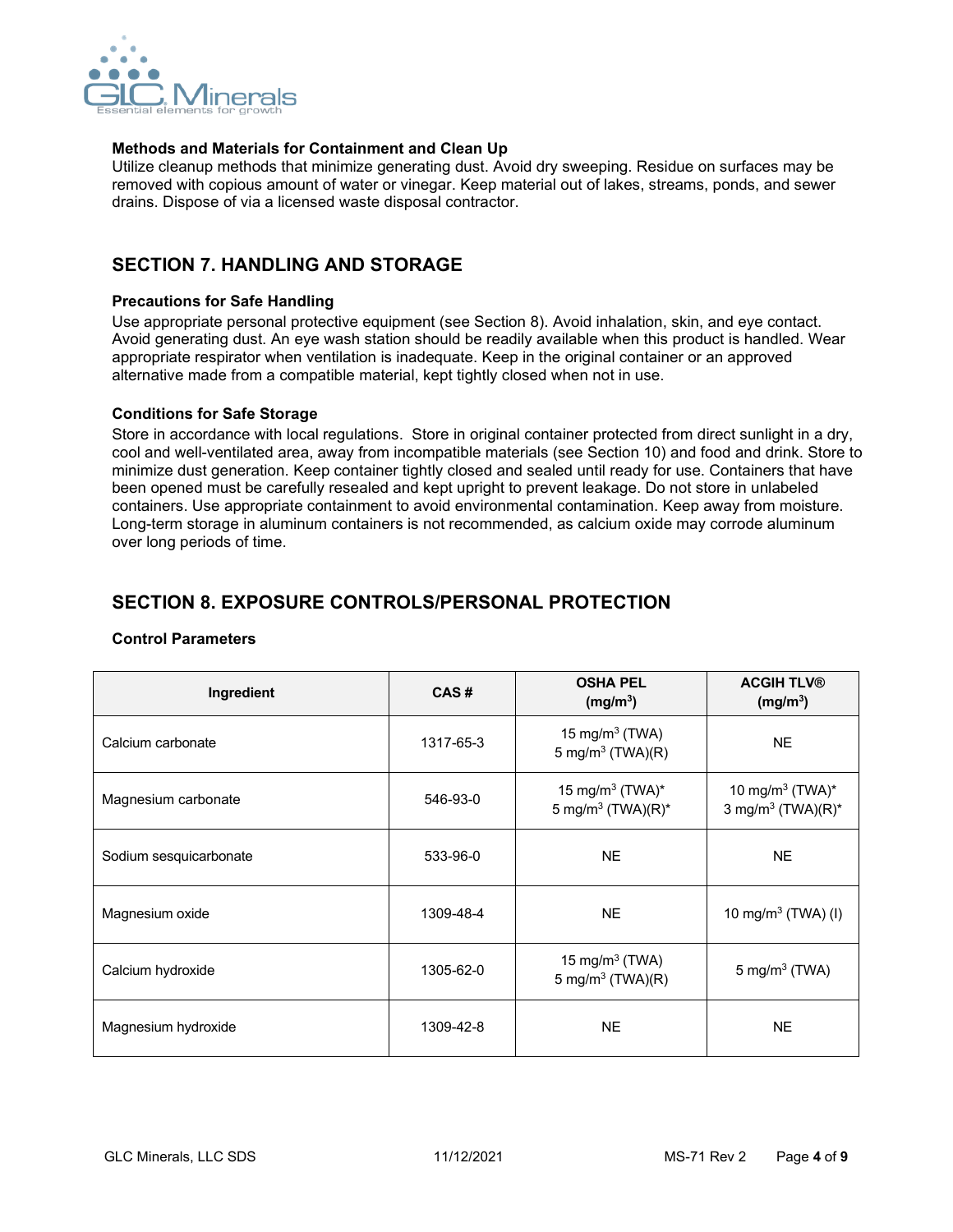

| Silica, crystalline | 14808-60-7 | 50 $\mu$ g/m <sup>3</sup> (TWA) (R) | 25 μg/m <sup>3</sup> (TWA) (R) |
|---------------------|------------|-------------------------------------|--------------------------------|
|                     |            |                                     |                                |

\* Some U.S. states with state run OSHA programs may have PELs that are different the Federal PELs listed in the table above.

### **Exposure Limit Abbreviations**

**\*=** There is no specific exposure limit for this compound. The OSHA PEL listed is for Particles Not Otherwise Regulated (PNORs). The ACGIH TLV listed is for Particles Not Otherwise Specified.

**NE**= None Established

**ACGIH TLV**= American Conference of Governmental Industrial Hygienists Threshold Limit Value ®, 2021 Edition

**OSHA PEL**= Occupational Health and Safety Administration Permissible Exposure Limit

**TWA=** Time Weighted Average

**STE**L= Short Term Exposure Limit

**C**= Ceiling Limit

**mg/m3** = milligram of substance per cubic meter of air

**µg/m3** = micrograms of substance per cubic meter of air

**R=** Respirable fraction of particulate sampled

**I**= Inhalable fraction of particulate sampled

#### **Engineering Controls**

Use only with adequate general or local exhaust ventilation to maintain exposures to the substances above below their occupational exposure limits.

#### **Individual Protection Measures (Personal Protective Equipment):**

#### *Eye Protection*

Safety eyewear complying with an approved standard should be used when a risk assessment indicates this is necessary to avoid exposure to dust. Wear safety glasses with side-shields if there is a risk of particles getting in eyes. In windy conditions, or if work activity generates elevated airborne dust levels, dust proof or chemical goggles may be necessary.

#### *Skin protection*

Appropriate skin protection measures should be selected based on the task being performed and the risks involved.

#### *Respiratory Protection*

Use a properly fitted, NIOSH approved particulate filter respirator if a risk assessment indicates such use is necessary or if exposures exceed the occupational exposure limits. Respirator selection must be based on known or anticipated exposure levels, the hazards of the product and the safe working limits of the selected respirator.

#### *Hygiene Practices*

Wash hands, forearms and face thoroughly after handling chemical products, before eating, smoking and using the lavatory and at the end of the working period.

## **SECTION 9. PHYSICAL AND CHEMICAL PROPERTIES**

| Appearance            | Gr |
|-----------------------|----|
| Odor                  | Nc |
| <b>Odor Threshold</b> | Nc |
| pН                    | 12 |

**Appearance** Grayish-white powder/particulate **Not available Not available**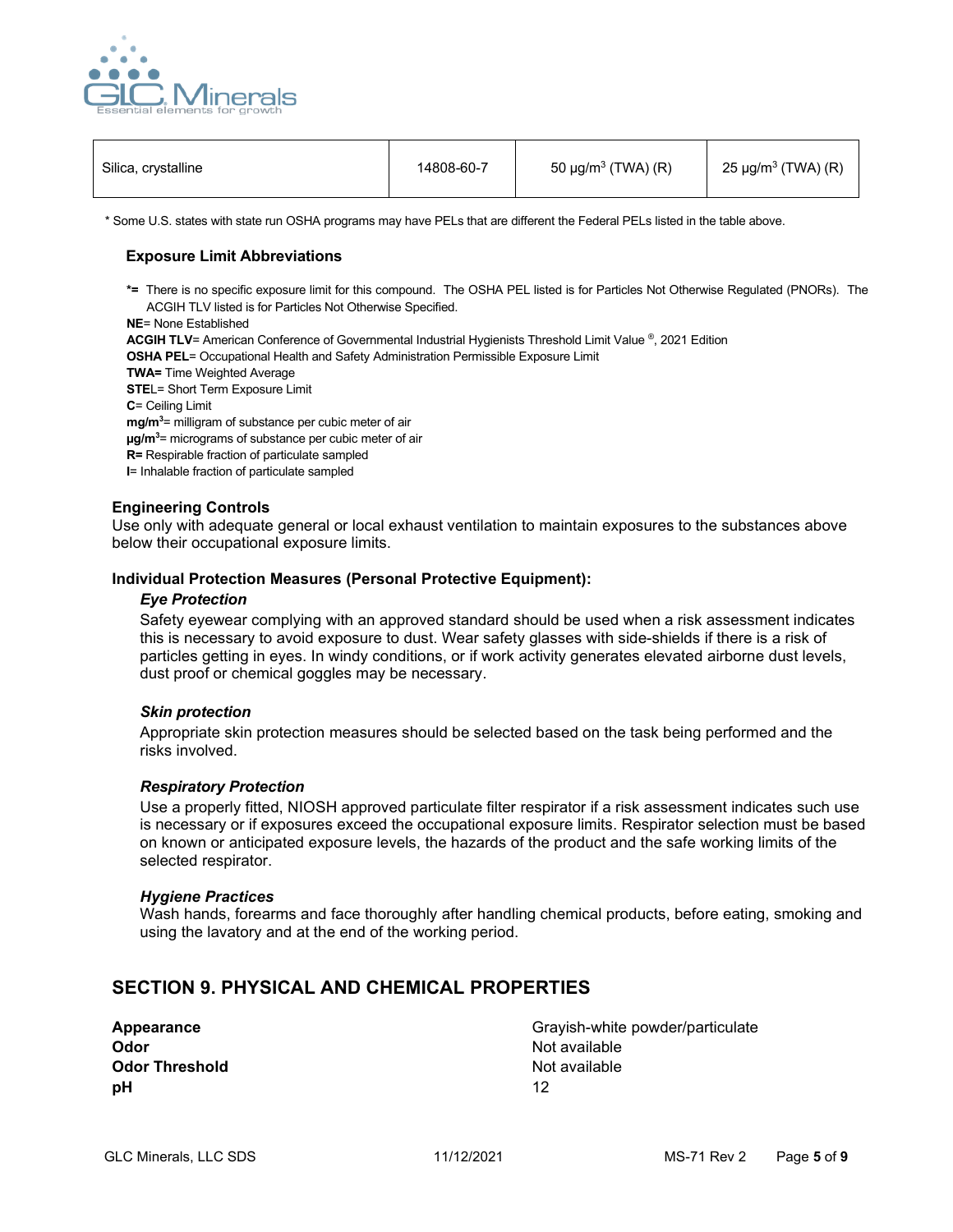

- **Melting Point/Freezing Point** 1076 °F (580° C) (Calcium hydroxide) (melting) **Boiling Point/Range** Not applicable **Flash Point** Not applicable **Evaporation Rate** Not applicable **Flammability (solid, gas)** Not applicable **Upper/Lower Flammability or Explosive Limit** Not applicable (upper); Not applicable (lower) **Vapor Pressure** Not applicable **Vapor Density (air = 1)** Not applicable<br> **Relative Density (water = 1)** Not applicable **Relative Density (water = 1) Solubility**<br> **Partition Coefficient, (n-Octanol/Water (Log Kow))** Plot applicable<br>
Not applicable **Partition Coefficient, (n-Octanol/Water (Log Kow))** Not applicable<br> **Auto-ignition Temperature** Mot applicable **Auto-ignition Temperature Decomposition Temperature 1988 CONSIDER (345 °C)** (Calcium hydroxide) **Viscosity** Not applicable
	-

## **SECTION 10. STABILITY AND REACTIVITY**

## **Reactivity**

Not reactive under normal conditions of use.

## **Chemical Stability**

Normally stable.

## **Possibility of Hazardous Reactions**

Incompatible with acids, alum, ammonium salts, fluorine, magnesium, reactive fluoridated, brominated or phosphorous compounds; aluminum (may form hydrogen gas), ammonium salts, mercury, hydrogen, magnesium, reactive powdered metals; organic acid anhydrides; nitro-organic compounds; interhalogenated compounds. Reacts with acids and acidic salts to generate gaseous carbon dioxide with effervescence (bubbling) and heat. The reaction is rapid and exothermic with concentrated solutions of acids. The effervescence can create extensive foaming.

## **Hazardous Decomposition Products**

None expected under conditions of normal use. Reacts with acids and acidic salts to generate gaseous carbon dioxide with effervescence (bubbling) and heat. The reaction is rapid and exothermic with concentrated solutions of acids. The effervescence can create extensive foaming. May include but not limited to sodium oxides, chlorine gas, and hydrogen chloride.

## **SECTION 11. TOXICOLOGICAL INFORMATION**

## **Acute Toxicity**

None of the ingredients meet the criteria of the OSHA 2012 Hazard Communication Standard to be classified as an acute toxin. The acute toxicity of the ingredients are as follows:

| <b>Chemical Name</b>   | LD50 (oral)        |
|------------------------|--------------------|
| Calcium carbonate      | >2000 mg/kg (rat)  |
| Magnesium carbonate    | > 2000 mg/kg (rat) |
| Sodium sesquicarbonate | >2000 mg/kg (rat)  |
| Calcium hydroxide      | 7340 mg/kg (rat)   |
| Magnesium hydroxide    | 8500 mg/kg (rat)   |

## **Skin Corrosion/Irritation**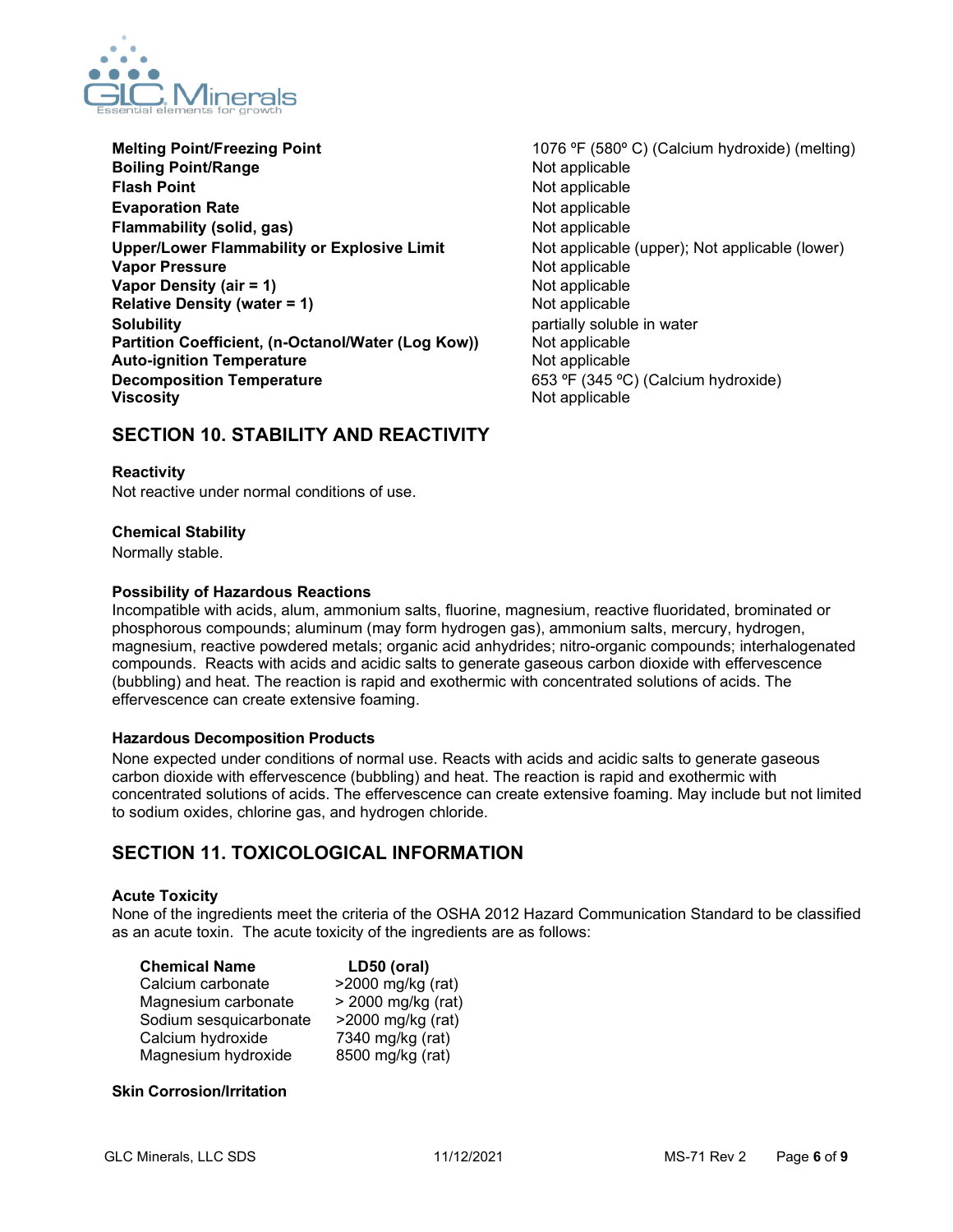

This product is classified as a Category 2- Skin corrosion/irritation substance under the criteria of the OSHA 2012 Hazard Communication Standard. Contact can cause severe irritation or burning of eyes, including permanent damage. Contact can cause severe irritation or burning of skin, especially in the presence of moisture.

#### **Serious Eye Damage or Irritation**

This product is classified as a Category 1,-Serious Eye Damage/Irritation substance, under the criteria of the OSHA 2012 Hazard Communication Standard. Contact can cause severe irritation or burning of eyes, including permanent damage.

### **Respiratory or Skin Sensitization**

None of the ingredients meet the criteria of the OSHA 2012 Hazard Communication Standard to be classified as respiratory or dermal sensitizers.

### **Germ Cell Mutagenicity**

None of the ingredients meet the criteria of the OSHA 2012 Hazard Communication Standard to be classified as a mutagenic.

#### **Carcinogenicity**

**Silica, crystalline silica:** IARC-Group 1 (Carcinogenic to humans); NTP-K (known to be a human carcinogen); OSHA-listed.

#### **Reproductive Toxicity**

None of the ingredients meet the criteria of the OSHA 2012 Hazard Communication Standard to be classified as reproductive toxins.

#### **STOT (Specific Target Organ Toxicity) - Single Exposure (SE)**

This product is classified as STOT-SE, Category 3 (transient target organ effects) substance under the criteria of the OSHA 2012 Hazard Communication Standard. Symptoms of acute exposure include respiratory tract irritation.

#### **STOT (Specific Target Organ Toxicity) - Repeated Exposure (RE)**

This product is classified as STOT-RE, Category 1 under the criteria of the OSHA 2012 Hazard Communication Standard due to the presence of crystalline silica. Prolonged inhalation of respirable crystalline silica may cause silicosis, a potentially serious lung disease. Studies have shown fibrotic lung disease in humans exposed to limestone dust, however, the health effects are thought to be associated with the presence of silica in the minerals processed or mined. Crystalline silica may also cause lung cancer, kidney damage and autoimmune disorders.

#### **Aspiration Hazard**

No data is available, however, based on the physical form and chemistry of the product, it is not expected to present an aspiration hazard. .

## **SECTION 12. ECOLOGICAL INFORMATION**

No data available for the mixture. The following information for the individual components is provided:

## **Ecotoxicity**

## **Acute Aquatic Toxicity**

| <b>Chemical Name</b> | <b>LC50 Fish</b>                                                                                   |
|----------------------|----------------------------------------------------------------------------------------------------|
|                      | Magnesium carbonate    2120-2820 mg/L (Pimephales promelas (fathead minnow)); 96-hour, fresh water |
| Calcium hydroxide    | 33884.4 µm/L (Clarias gareipinus(Fingerling)); 96 hours, fresh water                               |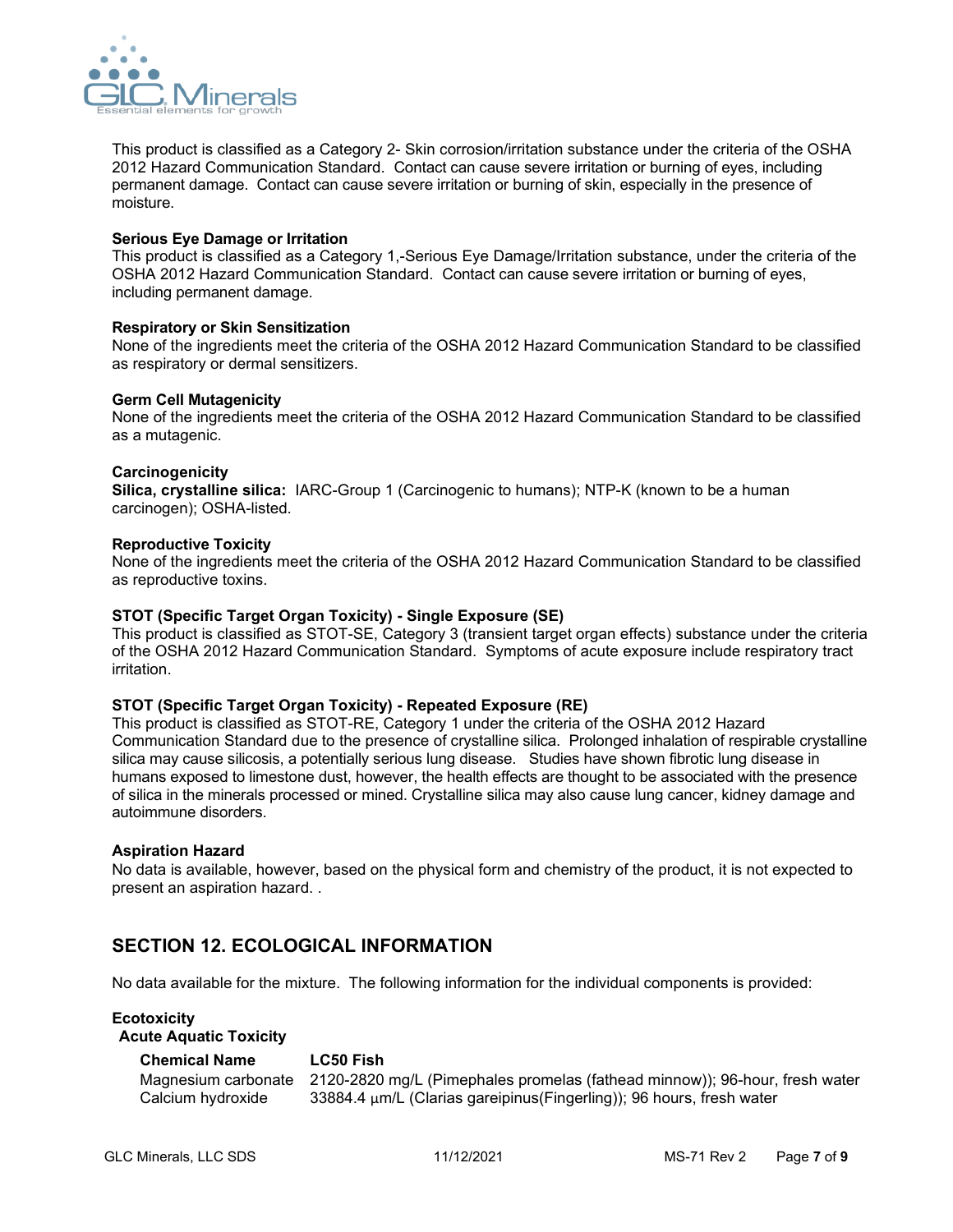

## **Bioaccumulation**

Product is not expected to bioaccumulate.

**Mobility** Not available

# **SECTION 13. DISPOSAL CONSIDERATIONS**

Dispose of according to federal, state, and local regulations.

## **SECTION 14. TRANSPORT INFORMATION**

**U.S. Department of Transportation (DOT)**  Product is not regulated

**International Maritime Dangerous Goods (IMDG)** Product is not regulated

**Transport in bulk according to Annex II of MARPOL 73/78 and the IBC Code** Product is not regulated

**International Civil Aviation Org./ International Air Transport Assoc. (ICAO/IATA)** Product is not regulated

# **SECTION 15. REGULATORY INFORMATION**

**CERCLA Hazardous Substances** Not listed

**SARA Toxic Chemical (40 CFR 372.65)** Not listed

**SARA Section 302 Extremely Hazardous Substances (40 CFR 355)** Not listed

**SARA 311/312** Acute health Hazard

## **SARA Section 313 Toxic Chemicals reporting requirements**

Section 313 of Title III of the Superfund Amendments and Reauthorization Act of 1986 (SARA). This product does not contain any chemicals which are subject to the reporting requirements of the Act and Title 40 of the Code of Federal Regulations, Part 372

**Threshold planning quantity (TPQ)** Not listed

**RCRA Hazardous Waste Classification (40 CFR 261)** Not Classified